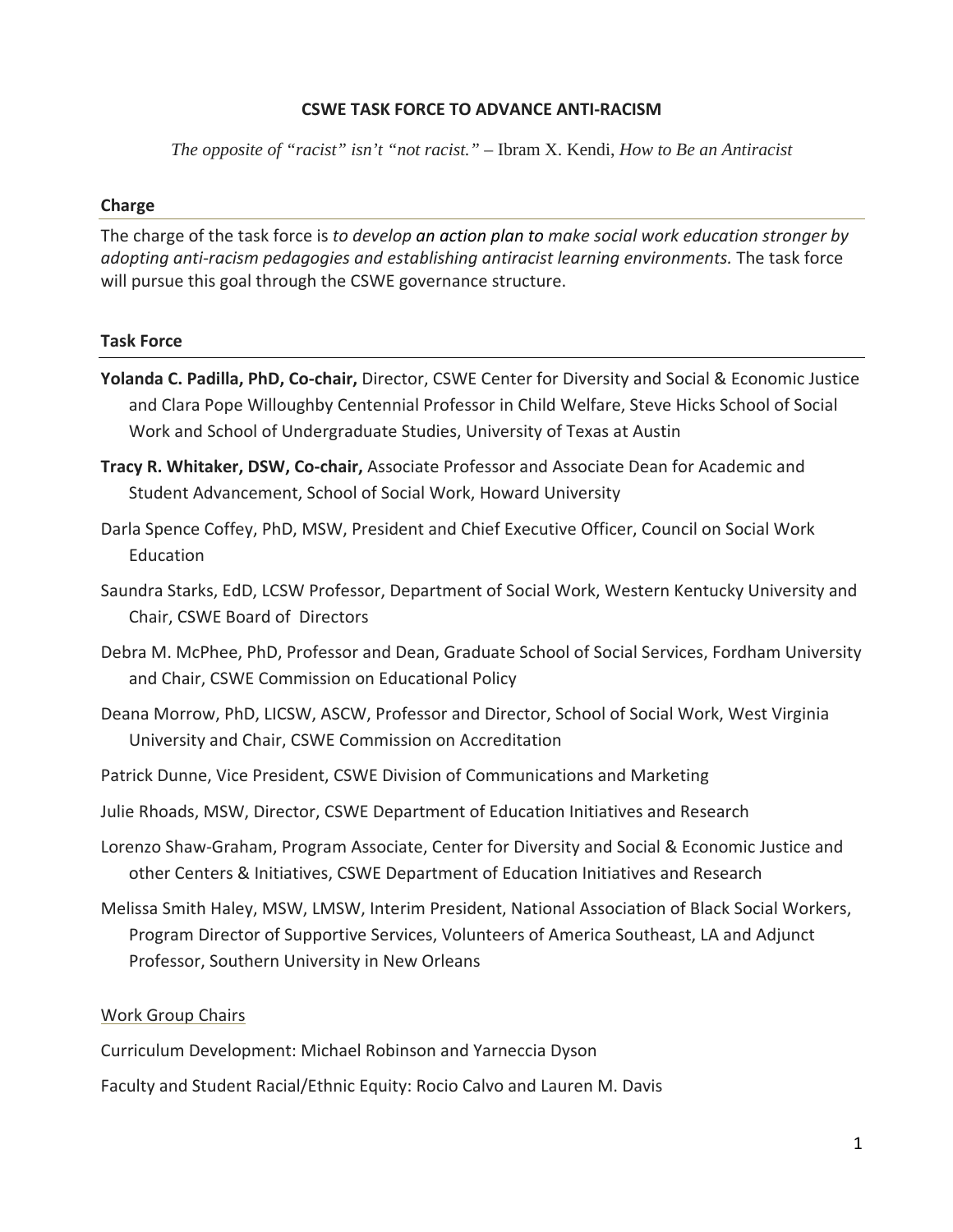Educational Policy and Accreditation: Rebecca Maldonado Moore and Michele A. Rountree Conferences and Faculty Development: Tiffany D. Baffour and Karina Gil

## **Task Force Work Groups**

### Curriculum Development Work Group *(Point of Contact: Tracy Whitaker)*

- **Michael Robinson, PhD, Co-chair,** Associate Professor, School of Social Work, University of Georgia and Chair, CSWE Commission for Diversity and Social and Economic Justice
- **Yarneccia Dyson, PhD, Co-chair,** Assistant Professor, Department of Social Work, University of North Carolina, Greensboro and CSWE Council on Racial, Ethnic and Cultural Diversity Liaison to the CSWE Diversity Center
- Manasseh Begay, LCSW, LADAC, Instructor of Social Work, School of Business and Social Science, Dine College
- Guia Calicdan-Apostle, PhD, MSSW, Associate Professor, Social Work Program, School of Social and Behavioral Sciences, Stockton University
- Llewellyn Cornelius, PhD, AM, Donald L. Hollowell Distinguished Professor of Social Justice and Civil Rights Studies, Director, Center for Social Justice, Human and Civil Rights, School of Social Work, University of Georgia (Consultant to the Work Group)
- Tiffany Lane, PhD, MSW, School of Social Work, University of North Carolina at Wilmington
- Ebony Perez, PhD, MSW, Department Chair Undergraduate Social Work, College of Education & Social Services, Saint Leo University
- Swathi Reddy, AM, Doctoral Student, School of Social Work, University of Texas at Austin
- Jerome Schiele, DSW, Professor and Chair, PhD Department, School of Social Work, Morgan State University
- Desiree Stepteau-Watson, PhD, Associate Professor, Department of Social Work, University of Mississippi and Member, CSWE Commission for Diversity and Social and Economic Justice and SWCAREs
- Peter Szto, PhD, Professor, Grace Abbott School of Social Work, University of Nebraska Omaha and Advisory Board Chair, CSWE Kendall Institute for International Social Work Education

### Faculty and Student Racial/Ethnic Equity Work Group *(Point of Contact: Yolanda Padilla)*

• **Rocio Calvo, PhD, Co-chair,** Associate Professor and Dean of Diversity, Equity and Inclusion, School of Social Work, Boston College and President, CSWE Association of Latina/o Social Work Educators, Member, CSWE Commission for Diversity and Social and Economic Justice, Member CSWE DEI Network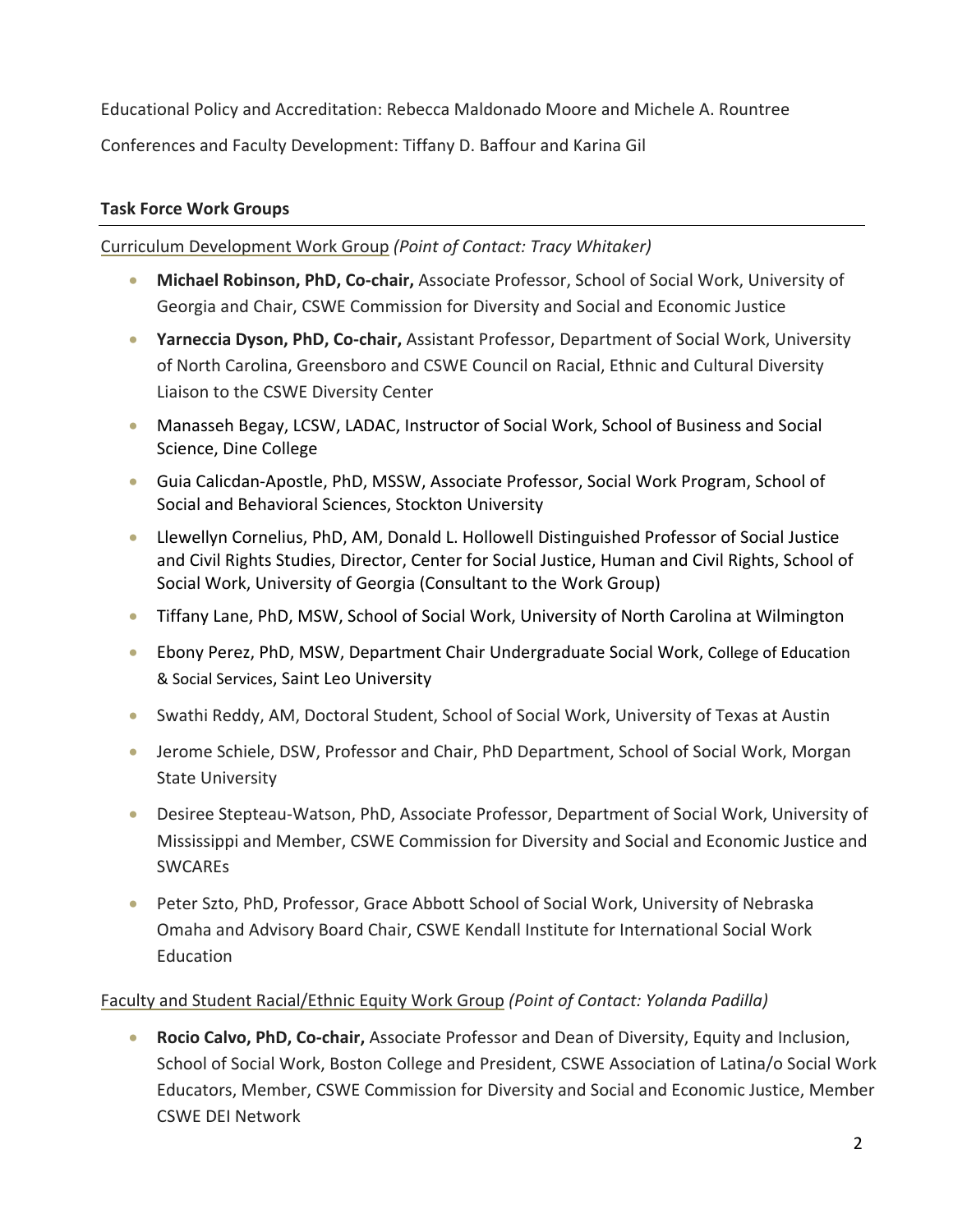- **Lauren M. Davis, MSW, Co-chair,** Assistant Director, Office of Diversity, Equity and Inclusion, Adjunct Lecturer, School of Social Work, University of Michigan, Member, CSWE DEI Network
- Katie Benson, MSW, CSWE Accreditation Specialist, CSWE Department of Social Work Accreditation
- Tanya Smith Brice, PhD, Professor and Dean, College of Professional Studies, Bowie State University
- Rebecca A. Chaisson, DSW, MSW, Associate Professor and Dean, School of Social Work, Southern University at New Orleans
- Tozi Gutierrez, PhD, MSSW, LMSW, Clinical Assistant Professor, School of Social Work, Texas State University and Member, CSWE Association of Latino/a Social Work Educators
- Johnnie Hamilton-Mason, MSW, PhD, Professor and Eva Whiting White Endowed Chair, School of Social Work, Simmons University, Formerly, Co-chair of the Council on the Role and Status of Women in Social Work Education
- Sharvari Karandikar, PhD, MSW, Associate Professor, College of Social Work, The Ohio State University
- Spencer Middleton, MSW, Associate Director, CSWE Minority Fellowship Program
- Sara-Beth Plummer, PhD, MSW, Assistant Professor of Teaching and Assistant Director, BASW Program, School of Social Work, Rutgers University
- Lalaine Sevillano, MSW, Doctoral Student, School of Social Work, University of Texas at Austin
- Laurent Reyes, MSW, Student, Doctoral candidate, School of Social Work, Rutgers University
- Justin Woods, BA,, Dual Degree Program in Social Work and Business Administration (MSW/MBA), University of Michigan

# Educational Policy and Accreditation Work Group *(Point of Contact: Tracy Whitaker)*

- **Rebecca Maldonado Moore, PhD, Co-chair,** Professor, School of Social Work, New Mexico Highlands University and Governance Council, CSWE Indigenous & Tribal Social Work Education Association, Member, Commission for Diversity and Social and Economic Justice
- **Michele A. Rountree, PhD, MSW, Co-chair,** Associate Professor, School of Social Work, and Distinguished Teaching Professor, University of Texas at Austin and former Member, Formerly, Member CSWE Commission for Diversity and Social and Economic Justice
- Colita Nichols Fairfax, PhD, COI, Professor and Senior Faculty Fellow, Robert C. Nusbaum Honors College Program, Ethelyn R. Strong School of Social Work, Norfolk State University and NABSW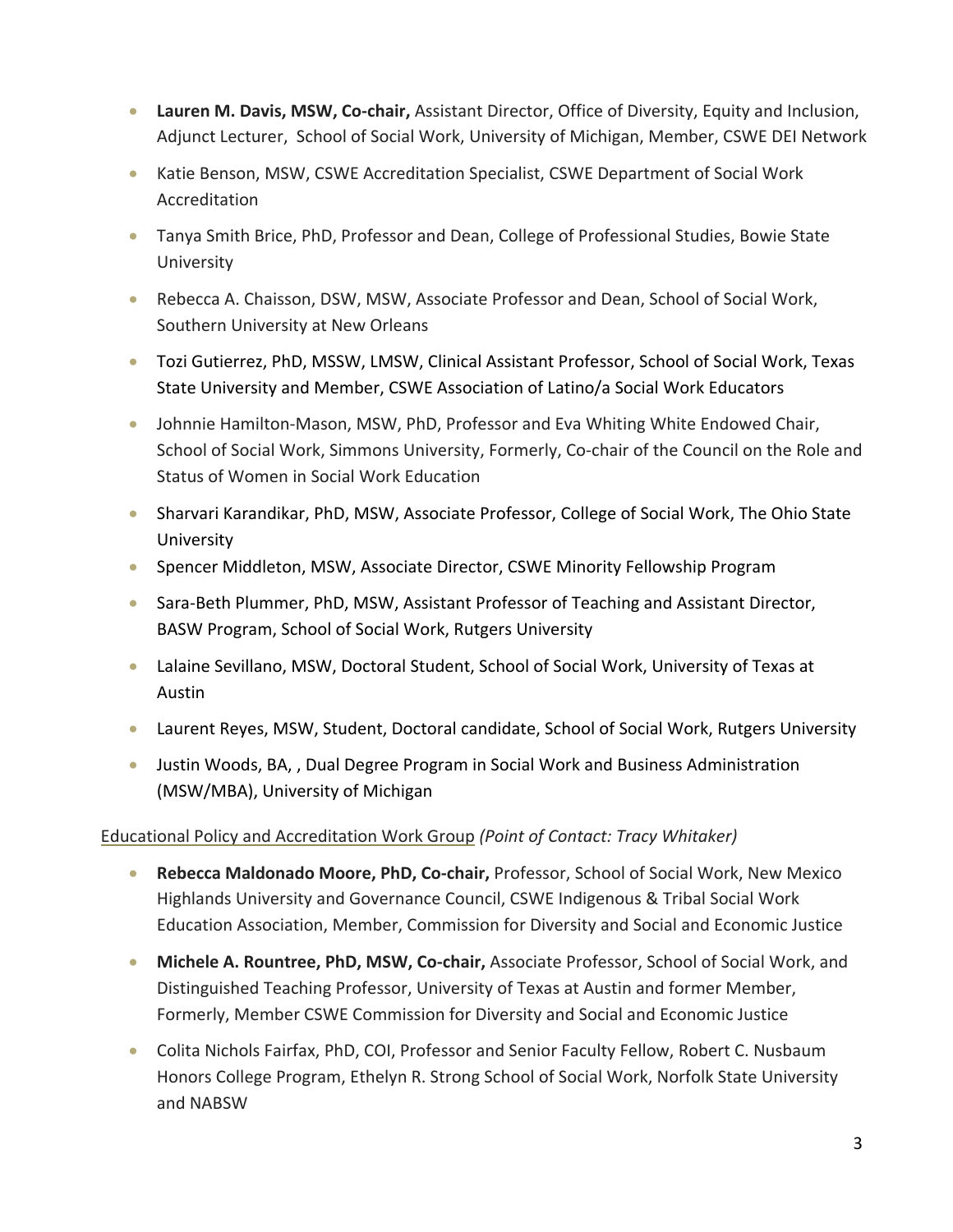- Anna R. Holster, MSW, MPhil, Senior Team Leader, CSWE Department of Social Work Accreditation
- Elena Izaksonas, PhD, MSW, LICSW, Assistant Professor, Social Work Department, Metropolitan State University
- Debra M. McPhee, PhD, Professor and Dean, Graduate School of Social Services, Fordham University and Chair, CSWE Commission on Educational Policy
- Deana Morrow, PhD, LICSW, ASCW, Professor and Director, School of Social Work, West Virginia University and Chair, CSWE Commission on Accreditation
- Mitra Naseh, PhD, Assistant Professor, School of Social Work, Portland State University
- Cydne Smith Nash, LMSW, MSEd, Program Associate for Grants and Projects, CSWE Department of Education Initiatives and Research
- Julie Rhoads, MSW, Director, CSWE Department of Education Initiatives and Research

## Conferences and Faculty Development Work Group *(Point of Contact: Yolanda Padilla)*

- **Tiffany D. Baffour, PhD, Co-chair**, Associate Professor and Director, Master of Social Work Program, College of Social Work, University of Utah and Chair, CSWE Council on Conferences and Faculty Development
- **Karina Gil, PhD, MSW, Co-chair** Associate Professor of Social Work and Director of the Worden School of Social Service, Our Lady of the Lake University and Member, CSWE Association of Latino/a Social Work Educators
- Mustapha Alhassan, MSW, PhD, Associate Professor, Whitney M. Young, Jr. School of Social Work, Clark Atlanta University and Member, CSWE Council on Conferences and Faculty Development
- Katrina Boone, MSW, Director of Field Education, College of Social Work, Florida State University
- Quincy Dinnerson, DSW, LMSW, ACSW, Assistant Professor, BSW Director of Field Education, Barbara Solomon School Of Social Work, Walden University, and Member, CSWE Commission on Membership and Professional Development
- Vannessa Gharbi, LCSW, Student, Joint PhD Program, University of North Carolina at Greensboro and North Carolina Agricultural and Mechanical University
- Jan Ivery, Assistant Dean for Academic Programs, Andrew Young School of Policy Studies, Georgia State University, and Member, CSWE Commission on Membership and Professional Development